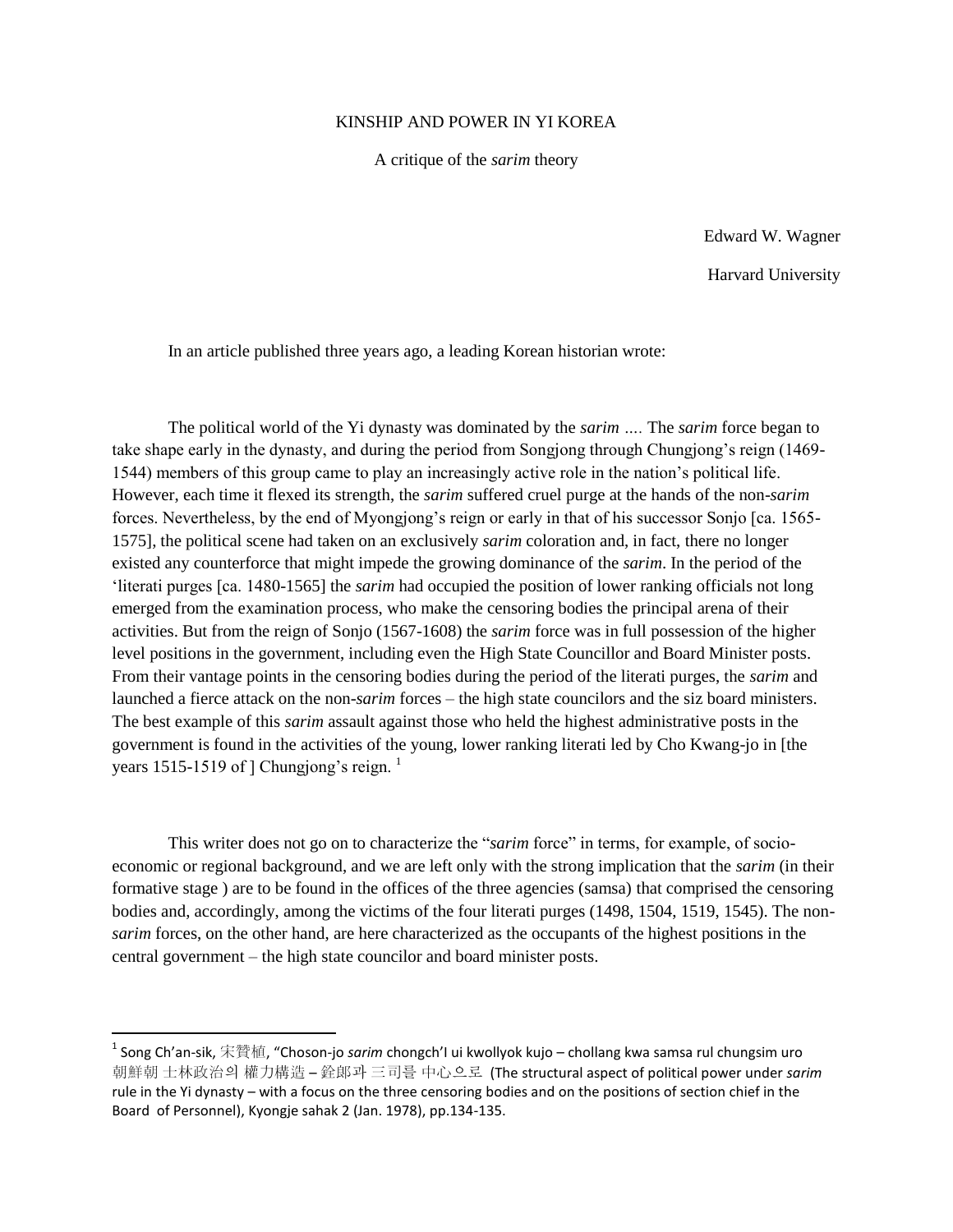A recent survey history of Korea also assigns the same dominant role to the "*sarim* force" but, in contrast, describes the character and composition of the *sarim* in quite specific detail, as follows:

The ruling elite structure of the Yi dynasty began to show signs of serious disturbance from the latter years of the 15the century. This phenomenon is closely related to the emergence on the national political scene of *sarim* from areas outside the capital.

From the founding of the dynasty in 1392 the dominant figures in the central government on the whole had been the so-called bureaucrat-scholar element (*kwanhakp'a* 官學派) consisting of the Dynastic Foundation Merit Subjects and those closely related to them. On the other hand…. There was also a non-serving scholar element (sahakp'a 私學派). The former element… occupied the highest government positions and possessed immense agricultural estates, while the latter element, the *sarim*, which carried on the tradition of the [end of Koryo loyalist Neo-Confucian scholar] Kil Chae 吉再 and his disciple Kim Suk-cha 金叔滋 … lacked a base in the political arena of the central government. In the beginning these *sarim* were simply local intelligentsia of the small and middle landholding class, but following upon the advance into central government position of Kim Chong-jik 金宗直 [son of Kim Sukcha] under the patronage of King Songjong, many of his disciples also entered the bureaucracy and created a new force able to contest for power with the established meritorious element (*hun'gup'a* 勳舊派)….

In the course of the recurrent literati purges…during the half century from 1498-1545, the *sarim* were harshly suppressed by the established meritorious element, but they did not abandon their struggle. Drawing their strength from their landholdings on which they lived in the countryside, and utilizing the private academics (sowon 書院) and village contract (hyangyak 鄕約) as a springboard, they rose again to take up positions in the central government bureaucracy…. And ultimately, in the time of Sonjo (1567- 1608) they drove out the established meritorious element and seized political power. <sup>2</sup>

No doubt from a somewhat differect perspective, North Korean historiography takes a similar view of the *sarim* and their political destiny. The *sarim* entry in a historical dictionary published in 1971 offers the following explanation:

*Sarim*: term indicating a group of *yangban* 兩班 scholars, most of whom came from small and middle landlord background, that constituted a socio-political force in the first half the Yi dynasty…. Many Neo-Confucian scholars of this background emerged from the school of Kil Chae…. When Kim Chong-jik came to occupy important position on the feudal government toward the end of the  $15<sup>th</sup>$  century, he secured posts in [the censoring bodies of]…the central government for many *sarim* scholars of small and middle landlord background, who worked to curb the power of the higher officials and to strengthen the authority of the throne…. At first their efforts met with harsh suppression, n literati purges aimed at

 $^{\text{\tiny 2}}$  Kang Chin-ch'ol 姜晉哲, Kang Man-gil 姜萬吉, Kim Chong-bae 金貞培, Segye sae pich'un Han'guk ui yoksa 世界史에 비춘 韓國의 歷史 (The history of Korea in the perspective of world history), Seoul, Koryo Univ. Press, 1975, pp.92-93.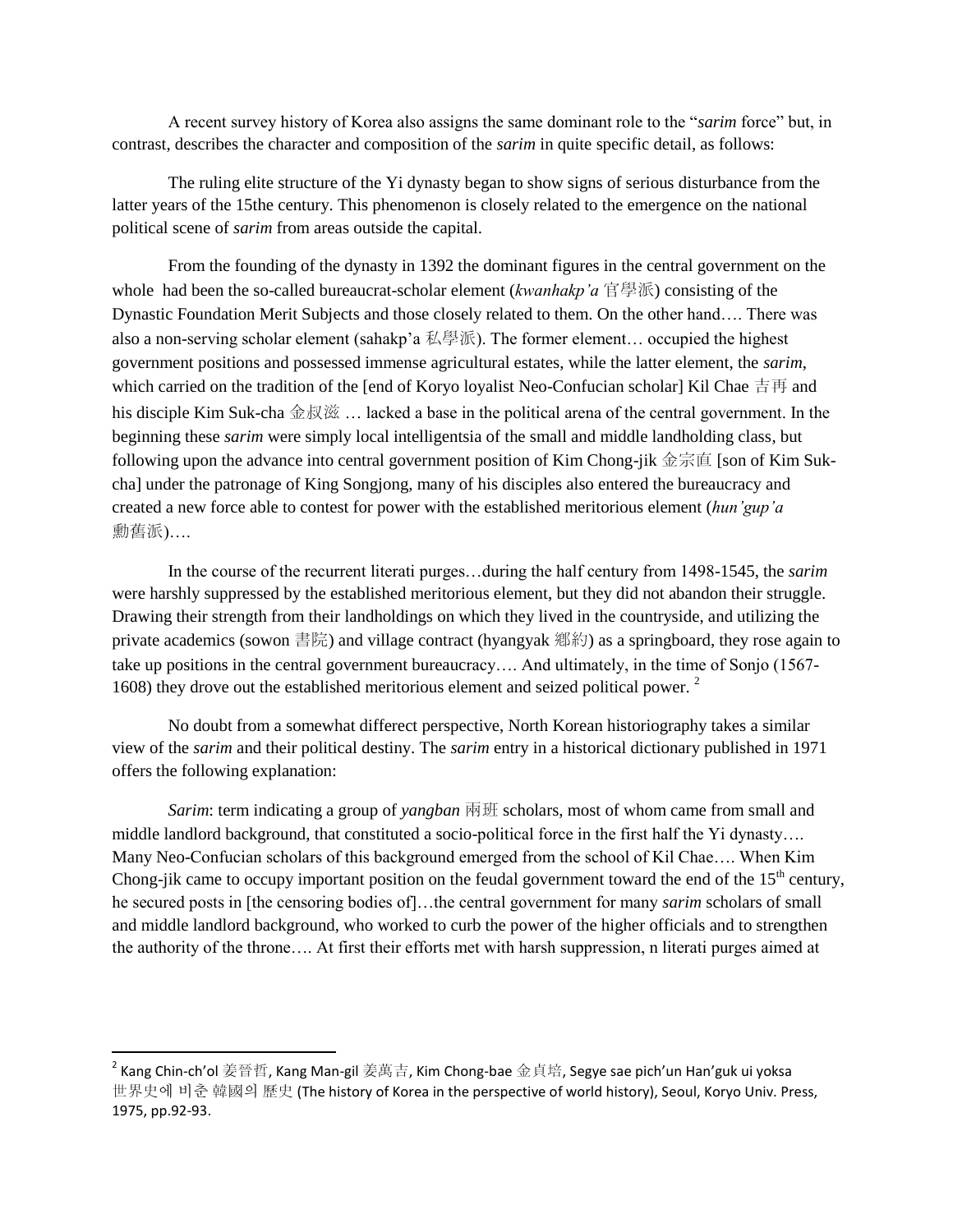the *sarim* as a group…. But at last, after Sonjo came to the throne in 1567, the *sarim yangban* were able to seize power.<sup>3</sup>

All three of the sources cited above tell us explicitly and with complete certainty that a group of scholar-officials identifiable as the *sarim* faction, or the *sarim* force, came to dominate Yi dynasty politics by some time in the reign of Songjo, that is by the end of the  $16<sup>th</sup>$  century. The first writer focuses his attention on the instrument by which the *sarim* gained and then wielded its power – principally through the activities of the censoring bodies that it controlled. The other two citations present a more specific case, centered on the geographical, economic, and ideological or scholarly orientation of the so-called *sarim*. Many other contemporary survey histories and monographs deal with the question of the character and composition of the ruling elite of the Yi dynasty in similar fashion. Among those that I have seen only one, a short and rather theoretical essay, attempts explicitly to discuss the *sarim* in the context of Yi political history after 1600.<sup>4</sup> All writers on the subject appear to thake note of the Neo-Confucian ideological commitment of the *sarim*, and all characterize the originally dominant political force that the *sarim* attacked and eventually overcame as the "bureaucrat – scholar element" (*kwanhakp'a*), or the "established meritorious element" (*hun'gup'a*). But I have not yet found a study that attempts to discuss these apparently discrete forces in therms of the individuals who comprised the two constituencies at crucial periods in their struggle for power, or thus with specific reference to the implications such an inquiry must have for analysis of Yi Korea"s ruling elite structure in both the pre-1600 and post-1600 periods.

My own research on the question of *sarim* vs. non-*sarim* forces has not proceeded far enough, by any means, for me to propose satisfactory solutions to the many problems that beset his issue. Nevertheless, I am convinced that the *sarim* hypothesis has overlooked certain fundamental facts that must be taken into account in developing any view of the nature of the dominant political force, the ruling elite class, in the Yi dynasty. I believe I can point out some directions that further research on this problem must take. And I can offer, very tentatively, the beginnings of a different kind of analysis of the composition of the Yi dynasty ruling class.

I am not certain when the *sarim* interpretation first appeared in recent Korean historiography. Probably Dr. Yi Pyong-do was one of the earliest to use it as a tool of analysis. He noted that there were four " factions" or schools"(p'a 派) in 15<sup>th</sup> century Korea – the *hun'gup'a*, choruip'a 節義派 ("school of principle"), ch'ongdamp'a 清談派 ("school of disinterested discourse"), and *sarim*p'a, and the wrote about the confrontation between the *hun'gup'a* and the *sarim*p'a.<sup>5</sup> Before that, Dr. Sin Sok-ho had written about the "conflict between the new and established officials" in the reign of Songjong (1469- 1494), which is another way of describing the same phenomenon. <sup>6</sup> But neigher of these scholars made

<sup>&</sup>lt;sup>3</sup> Democratic Peoples Republic of Korea, Academy of Social Sciences, Institute of History, Dictionary of History (Ryoksa sajon 歷史事典), P'yongyang: 1971, II, p.10.

<sup>4</sup> Yi T'ae-jin 李泰鎭 "Simnyuk segi *sarim* ui yoksa jok songkyok 十六世紀 士林의 歷史的 性格 (The historical character of the 16<sup>th</sup> century *sarim*), Taedong munhwa yon'gu 13 (1979), pp. 106-111, 132-135

 $^5$  Yi Pyong-do 李丙燾. Kuksa taegwan 國史大觀 (Survey of Korean history), Seoul: Pomun'gak, 1955, p.381.

 $^6$  Sin Sok-ho 申奭鎬, "Chosen Seiso jidai no shin-kyu tairitsu" 朝鮮成宗時代の新舊對立 ( The conflict between the incoming and the established officials in the time of Songjong), in Kondai Chosen shi kenkyu, Keijo: 1944, pp.303- 406.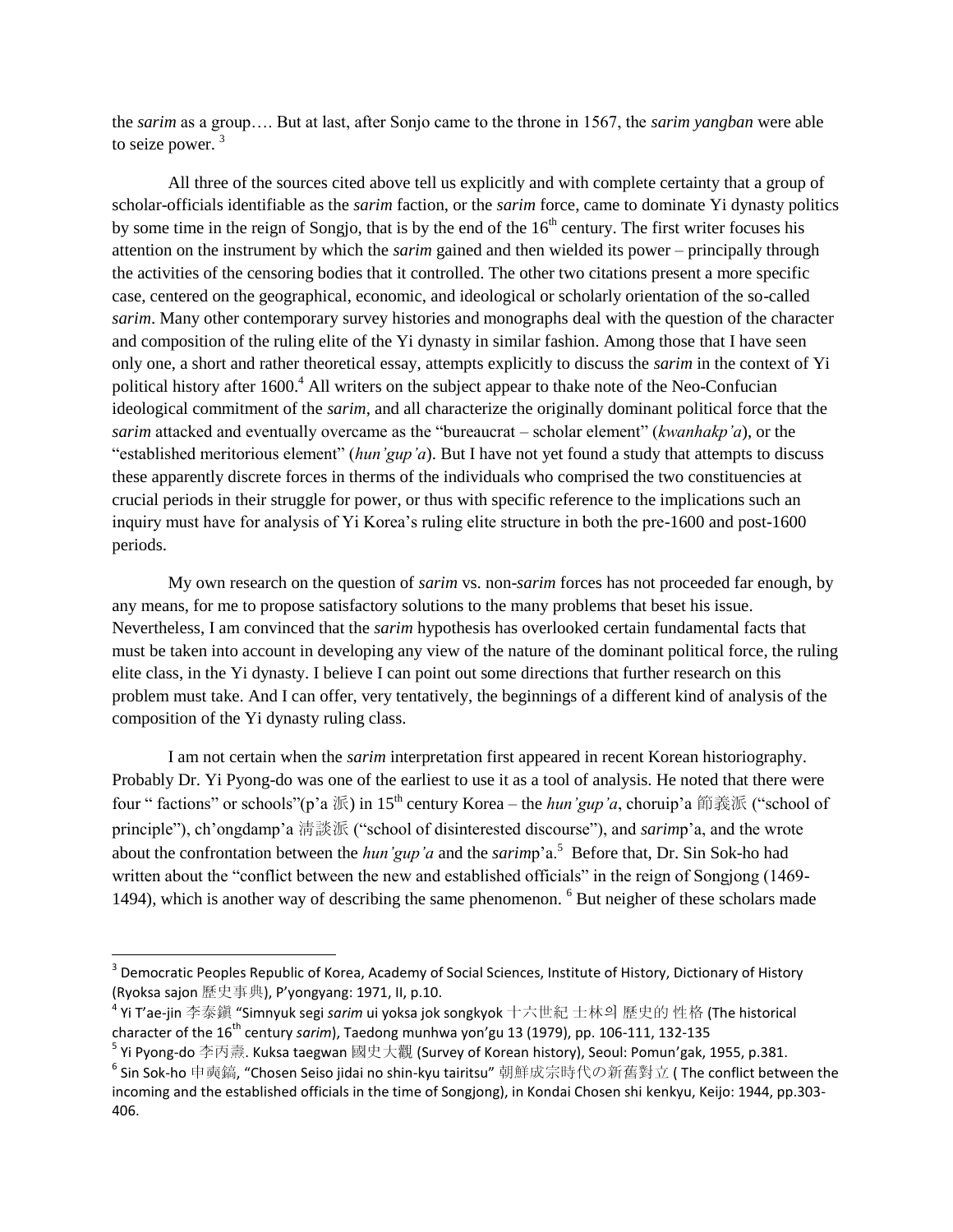mention of the socio-economic background or base of the *sarim* force, nor did they go on to characterize the *sarim* as the dominant force in later Yi dynasty politics.

It behooves us, then, to look more closely at exactly who was involved on the *sarim* side, in two or three specific confrontations, or controversies, during the Songjong-Chungjong period.

When Songjong died in 1494, his successor Yonsan"gun routinely commanded that Buddhist funeral rites be performed for him, as had been the case with all Yi dynasty kings up to that time. The censoring bodies objected strongly, and some officials in the Office of Special Counselors (Hongmun'gwan  $\frac{1}{2}$ ) even refused to compose the required texts to accompany the rites. Backed by Songjong"s widowed queen and by such high officials as No Sa-sin 盧思愼, Yonsan"gun ordered the Royal Secretariat (Sungjongwon 承政院) to bring no further protests to his attention. At this point a large number of students in the National Confucian Academy (Songgyun"gwan 成均館) launched a violent attack on Buddhism in general and on No Sa-sin, then the Second State Coundillor, in particular. But Yonsan'gun's reaction was to have 157 of the students arrested and before long he banished three of them and barred 21 others from taking the higher civil service examinations (*munkwa* 文科).

It is significant to examine who these punished students were and what happened to some of them later, since all of them were pardoned within a year after the incident. With regard to the three ringleaders who were banished, Yi Mok 李穆 and Chong Hui-ryang 鄭希良 became major victims of the Purge of 1498, and Yi Cha-hwa 李自華 became a minor victim of the Purge of 1504. Kim Ch'ol-lyong 金千齡 and Im Hui-jae 任熙載 (the son of the great villain of 1504) died in the 1504 purge. Pak Kwang-yong 朴光榮, Yun Won 尹源, Yu Hui-jo 柳希渚, and Cho Yu-hyong 趙有亨 all suffered in some degree in the Purge of 1504. Kim Su-gyong 金壽卿 and Song Mong-jong 成夢井 both became merit subjects (*kongsin* 功臣) when Chungjong was enthroned in 1506. Sim Chong 沈貞 also became a merit subject at the same time and is notorious as a major architect of the Purge of 1519. Song Un 成雲 also was among the purgers in 1519, but Yi Song-dong 李成童 was among the victims. Han Hyo-won 韓效元 became Chief State Councillor in the middle years of Chungjong's reign.

The point is that this controversy was fundamentally an ideological one. To some extent, of course, it was a conflict between the higher ranking, established officials and the rising, next generation of officials. This sort of tension between old and new generations of officials is a common phenomenon, a phenomenon seen in many different cultures and in many different historical periods. At this time in Yi Korea this natural conflict was sharpened by the existence of an ideological gap as well as a generation gap. But it seems clear that such factors as geographical or socio-economic background played little or no part in the controversy over Buddhist rites for Songjong.

Let us look next at the victims of the Purge of 1498, which generally is described as a purge of the disciples of Kim Chong-jik. It is certainly true that the core element of those officials who were purged in 1498 were disciples of Kim Chong-jik. But as I would analyze the Purge of 1498, Kim Chongjik and his disciples were symbolic victims. They symbolized an institutional development – the growth of the power of the censoring bodies – that was considered highly improper and dangerous by Yonsan' gun and many of his high officials. If the particular issue of Kim Il-son's 金馹孫, history draft had not arisen, I think it quite likely that another issue would have been found, and perhaps then the purge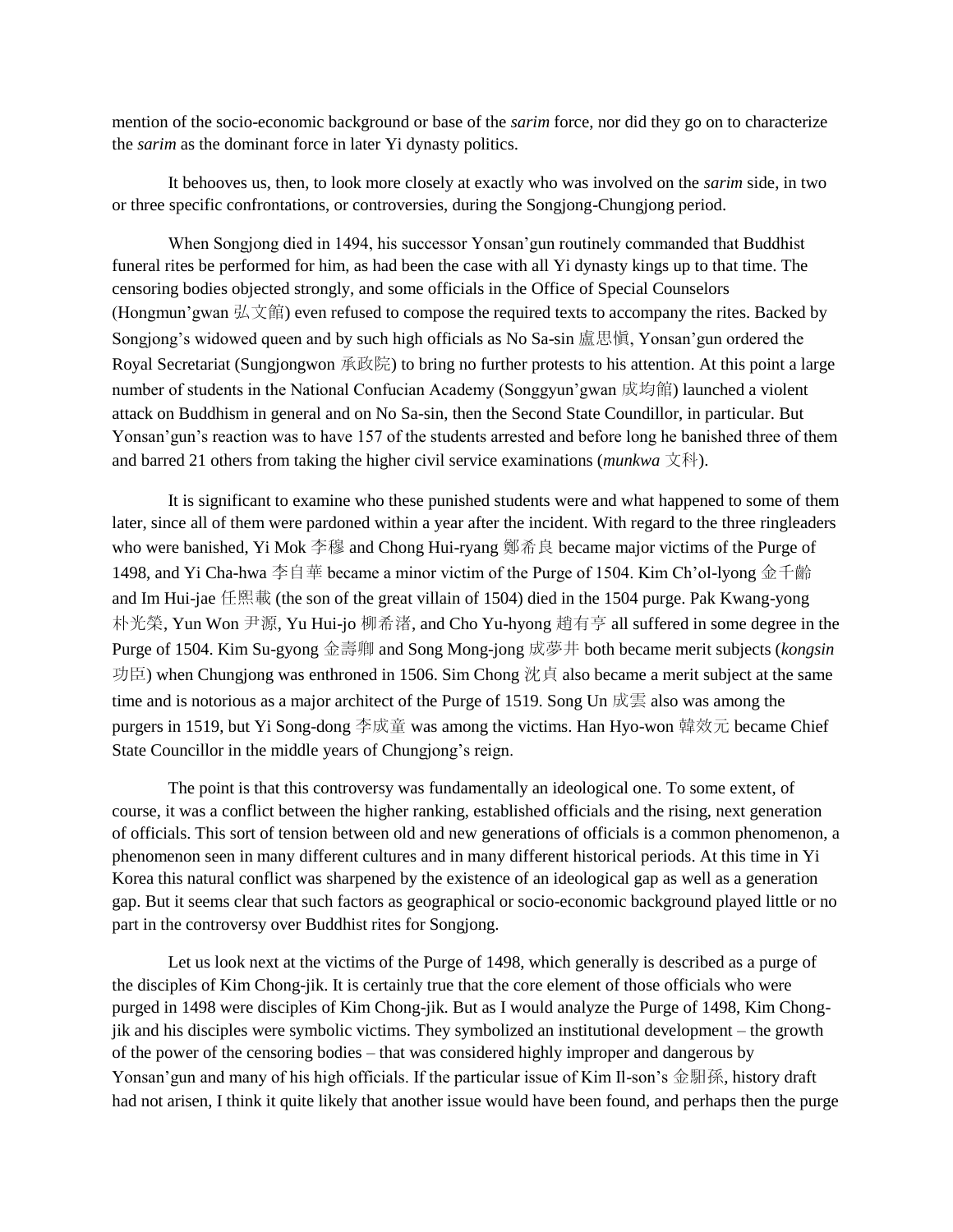would have focused on a different group of officials who had abused the function of remonstrance. In this connection it should be noted that, although 18 disciples of Kim Chong-jik were punished in 1498, 12 others who were named as disciples by Kim Il-son were not punished. I have not yet been able to investigate this point, but it seems likely that a correlation will be found between the degree of activity as a censor and the decision to punish a particular disciple or not.

Finally, let us examine two aspects of the Purge of 1519. One of the most important measures in Cho Kwang-jo's 趙光組 reform program was the hyollyangkwa 賢良科("examination for the sage and good"). This was a radical proposal aimed at recruiting new officials by a recommendation process rather than by the usual step by step process of the civil service examinations. The term *sarim* does not seem to have been used in the debate on the hyollyangkwa proposal, although the term yuil chi sa 遺逸之士("idle literati") appears. However, there should be no question that the so-called *sarim*, smong whom Cho Kwang-jo himself is regarded as the archetypal figure, were the target group that Cho Kwang-jo and his followers wanted to recruit. At any rate, after a heated debate, Chungjong swept aside the objection of many of his high officials and ordered officials in the capital and in the provinces to recommend men of learning and upright conduct. This was done, and a year after it was first proposed the Yi dynasty"s only hyollyangjkwa (also known as ch"on"gokwa 薦擧科, or "recommendation examination") was held and 28 men were awarded the "crimson certificate" of the successful candidate.

What was the geographical and family background of these 28 successful candidates? If it is agreed that these men can properly be called representatives of the *sarim*, then we thus may discover, in part, what the characteristics of the *sarim* one – or at least, negatively, what does not characterize the *sarim*.

As for their geographical background, 19 of the 28 lived in Seould, including 15 of the first 16 in order of rank on the examination; 5 lived in Kyongsang province: and one each lived in Kyonggi, Cholla, Hwanghae, and kwangwon provinces. Accordingly, it may be suggested that a higher proportion of hyollyangkwa candidates were members of, or close to, the capital bureaucracy than was the case in the normal higher civil service examination.

At this stage in my research I can discuss the family background of the successful hyollyangkwa candidates only in terms of the official careers of their immediate forbears or close kinsmen. Among the 28, 12 have two among their "three ancestors" (father, grandfather, great-grandfather) who passed the *munkwa*. Seven others have one among their "three ancestors," or an uncle, or an established older brother who passed the *munkwa*. Six more have rather important of influential family connections within the preceding two generations, such as a father-in-lwa who was a grandson of King Sejong. Only three seem to have only low-ranking close kinsmen (although further research may well reduce this small number to zero), and one of these is a great-great-grandson of Yi won 李原, an early Yi merit subject and Second State Councillor.

In short, the products of the hyollyangkwa were representative members of the existing bureaucratic establishment. And in this respect they were very much like the force that brought them into being – the force of "men of 1519" led by Cho Kwang-jo. These too were a substantially Seoul-centered group with strong ties to the existing official order. For example, six among the eight primary victims of the Purge of 1519 were men of Seoul, including Cho Kwang-jo, the other two being residents of Cholla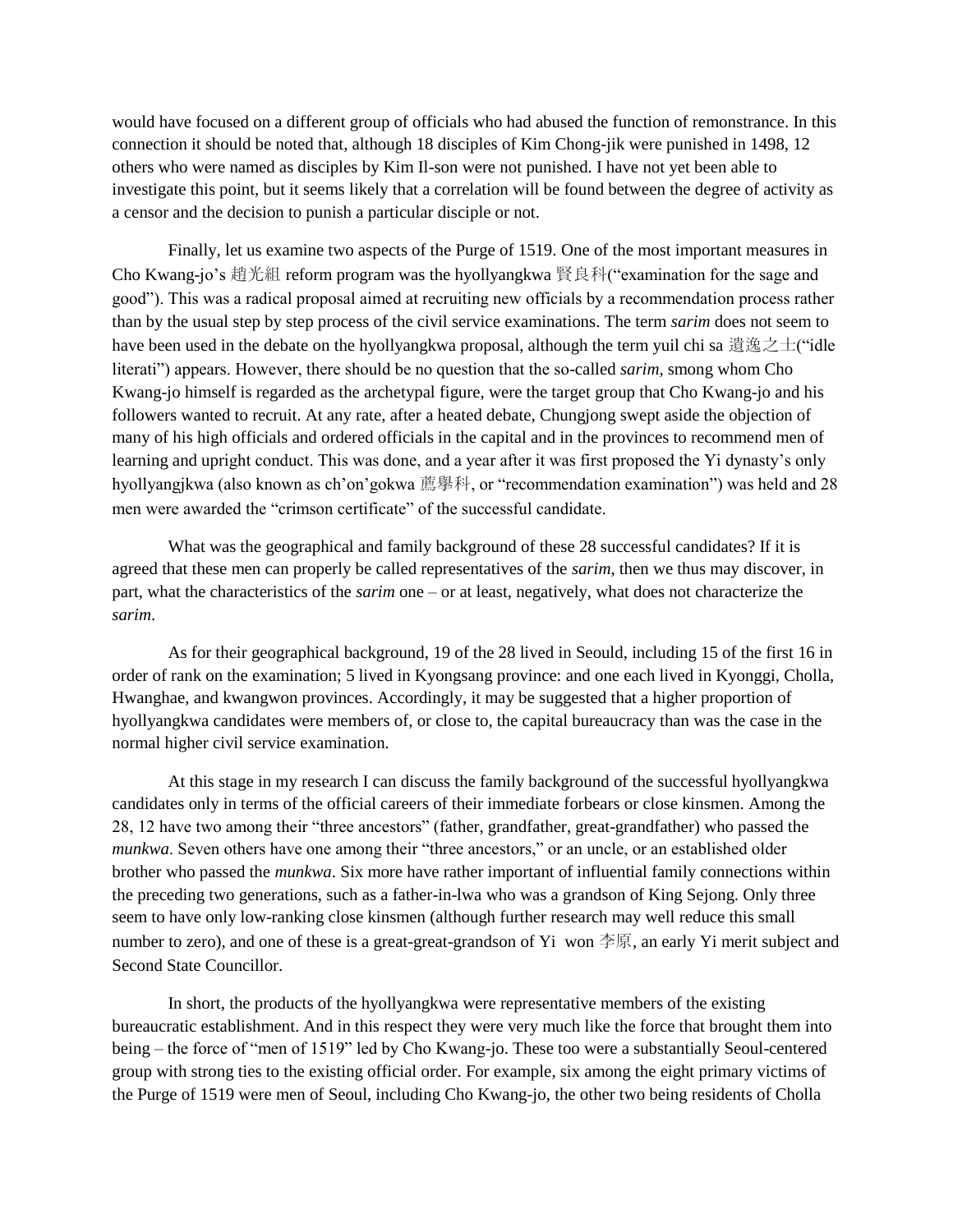province. One of the Cholla residents, Kim Ku 金絿, came from an extraordinarily successful *munkwa* background – his grandfather, great-grandfather, great-great-grandfather and four of his father"s brothers all passed the *munkwa*. Cho Kwang-jo"s grandfather and two of his uncles passed the *munkwa*, and his great-great-grandfather Cho on 趙溫 was a leading Dynastic Establishment Merit Subject. Pak Hun 朴薰 represents the fourth successive generation to be successful in the *munkwa*, and two uncles also had passed the *munkwa* and had had distinguished careers. Ki Chun"s 寄遵 father, an uncle, and an older brother all passed the *munkwa*. Yun Cha-im"s 尹自任 father passed the *munkwa* under Songjong and served at the board minister level.

Accordingly, the conclusion is inescapable that the so-called "men of 1519" cannot be distinguished from other power groups on the basis of geographical or social background. What does distinguish them, then? It was their ideology of Neo-Confucianism, in particular their extreme commitment to Neo-Confucian principles of statecraft and moral conduct, that set apart the "men of 1519", and their forerunners in the reigns of Songjong and Yonsan"gun, from their contemporaries. Thus it is devotion to Neo-Confucianist ideology and determination to shape the conduct of Yi dynasty government in accordance with its principles that mark and define the so-called *sarim*.

Among modern Korean historians who have attempted to deal with the *sarim* issue, perhaps the late Dr. Yi Sang-baek 李相佰 has suggested most clearly what the term *sarim* really means. In his Han"guk sa kunse chon"gi p"yon (History of Korea: Early Modern Period), in a section titled "Literati Purges, Factional Strife, and the *Sarim*" he writes:

Political strife in the period marked by the literati purges differed in a number of ways from that earlier in the dynasty, and the fact that political factions or cliques came to have an ongoing character may be cited as the major such difference. This is not to say that political groupings were forced for the purpose of achieving some objective. It was rather the case that an entity or force called the *sarim*, espousing the ideology of the Neo-Confucian school, put down roots in both the capital and the provincial areas, and maintained its viability in the face of recurrent political vicissitudes. The *sarim*, then, entered the political arena and, in its frequent clashes with the quondam forces that opposed it, was the victim of repeated purge.<sup>7</sup>

In this passage is found the fundamental characteristic that identifies the so-called *sarim*, its devotion to Neo-Confucianist principles. Dr. Yi also describes the *sarim* as a force with roots both in the capital and in the countryside. As I have indicated earlier, I would go considerably farther than this and suggest that the *sarim* were essentially a Seoul-based, central government based, force that continuously extended its roots from the capital area out into the countryside, especially into the areas of Kyonggi, the western edge of Kangwon, and Ch"ungch"ong provinces that lie within reasonable communication and travel time from Seoul. In the early period of the Yi dynasty one segment of the *sarim* (and in terms of long-run political power not a very important segment) arouse from its original base in the countryside, entered the officialdom through the examination process, and for about one century competed with fair success for major central government positions. These rural Neo-Confucianist literati, especially those from North Kyongsang province, may have taken the lead, very briefly, in espousing and spreading the still undigested ideology of Neo-Confucianism, but they never were a distinct political force. Even when

 $^7$  Yi Sang-Baek 李相佰, Han'guk sa kunse chon'gi p'yon 韓國史近世前期篇, Seoul, Uryu Munhwasa, 1962, p.563.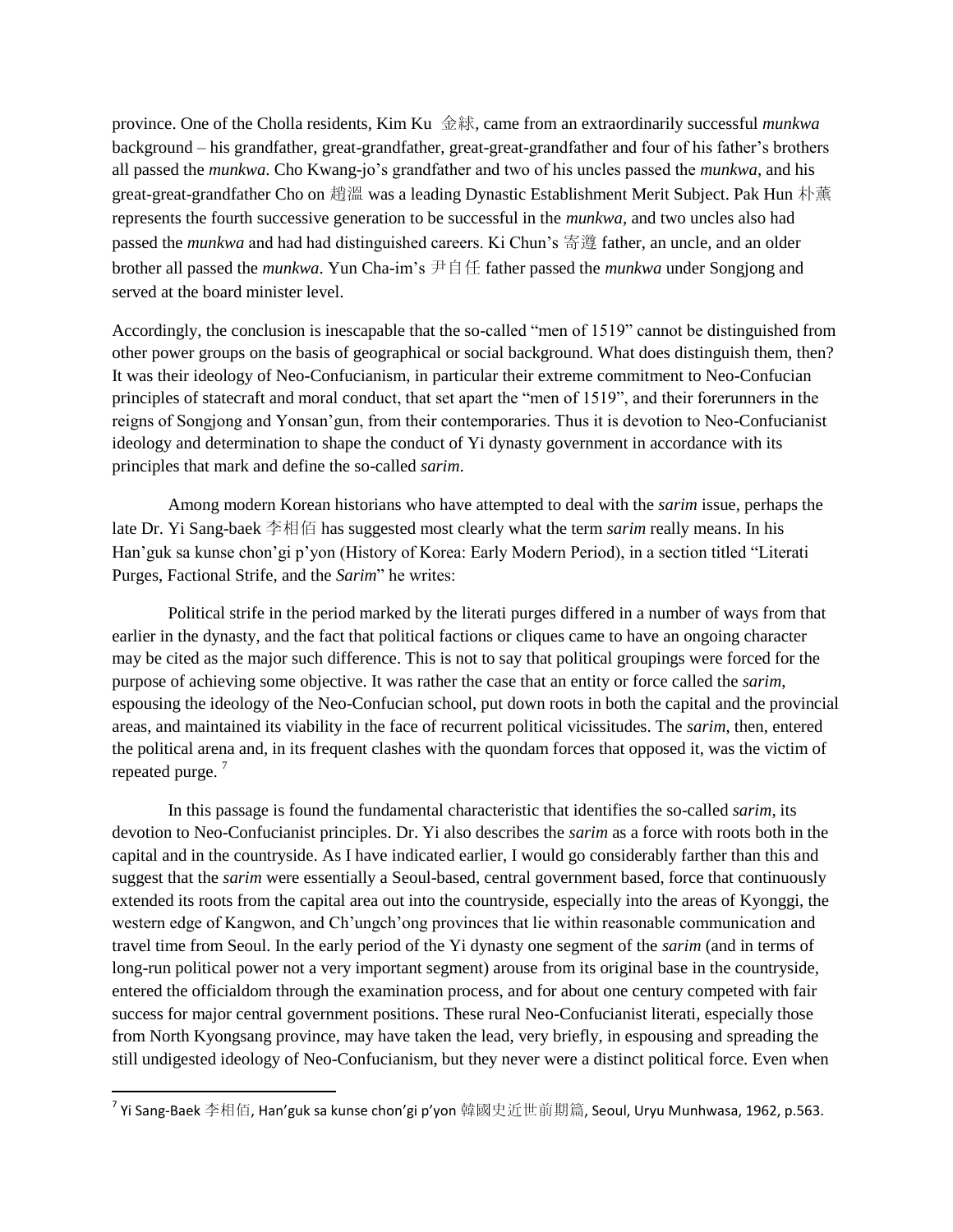they wore at the peak of their political strength, in the reigns of Songjong and Yonsan"gun, their position in the central government relied heavily on the cooperation and support of like-minded Seoul-based scholar-officials. And as the Neo-Confucian ideology and principles of statecraft rapidly took hold throughout the whole of the scholar-official class, that segment having roots only in the countryside soon was submerged in the tide of the longer and more deeply rooted force of scholar-officials who lived in the heartland area of Seoul and its surrounding counties.

What I have been trying to demonstrate above is that the term *sarim* may be useful in describing the nature of a vitally important ideological movement in the early Yi dynasty, but it is definitely not a useful term in analyzing the actual composition of the Yi dynasty ruling elite. If I may make this statement in an extreme way, then I would argue that, from the standpoint of the composition of the Yi dynasty ruling class, it is meaningless to say – in the words of the historian I quoted when I began: "The political world of the Yi dynasty was dominated by the *sarim*." Again, from the standpoint of the actual composition of the Yi dynasty ruling elite, it would be equally meaningless to say that the Yi political process was dominated by *sadaebu* (literati 士大夫), or by the *yangban* class. Of course the *sarim* were not from the beginning of the Yi dynasty the exact equivalent of the *yangban* or *sadaebu*. But after the Neo-Confucian ideology became established as the dominant mode of thought, and as the exclusive ideological basis for Yi dynasty government, then the terms *sarim*, *sadaebu*, and *yangban* became freely interchangeable.

In this connection I have noticed an interesting fact. In the index volume to the Choson wangjo sillok 朝鮮王朝實錄 (Annals of the Yi dynasty) there is only one item or heading beginning with the term *sarim*, and that is "*sarim* calamity (or purge)." The first entry is for the year 1515, the same year that Cho Kwang-jo passed the *munkwa* and emerged as a force in the central government. There are 75 citations between 1515 and 1564, the period from the time when the purge of 1510 finally subsided. After this period, to the very end of the dynasty, there are only eight more citations under this heading.

No doubt there are deficiencies in the Annals index volume with regard to coverage of the term *sarim*. Nevertheless, it may be justifiable to draw certain tentative conclusions from the way the term *sarim* is indexed. First, the *sarim* were not identified contemporarily as a distinct group or force by that name for about half a century after they first are said to have emerged. Secondly, when the *sarim* finally same to be identified it was as a group of scholar-officials who were made to suffer as a consequence of the political ideology they advocated and the political actions they took while serving as officials in the central government. Those men were not a distinct force in terms of geographical or social background: there are no heading in the Annals index titled "rural *sarim*" or "countryside *sarim*," nor can we find headings like "established meritorious element" or "bureaucrat-scholar element" in the Annals index volume. Thirdly, the virtual disappearance of the term *sarim* after being in use for only fifty years suggests that it became no longer useful in distinguishing one ideological stream from another. The actual composition of the ruling class had not changed in any significant way, other than to diminish the political role of those *sarim* who had only local or regional roots. It was the political ideology that had changed, since by the end of Myongjong"s reign in 1567 Neo-Confucian ideology was the shared belief of all members of the ruling class. In short, the Annals index volume lends support to the notion that the *sarim* had become synonymous with the *sadaebu* or *yangban* as a term for the entirety of the ruling elite of the Yi dynasty.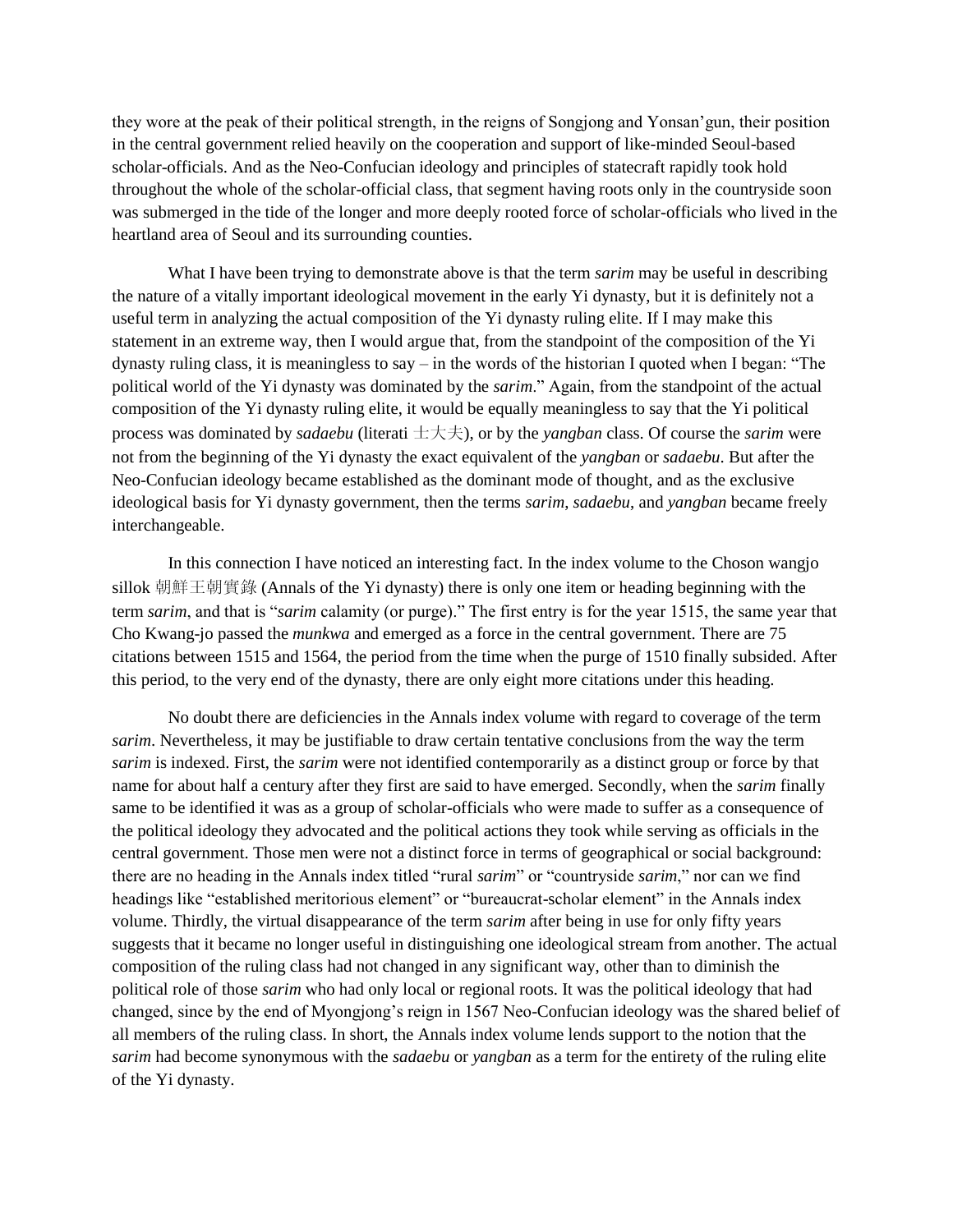My basic approach in examining the *sarim* question has been to investigate the social background of sample aggregations of early Yi dynasty figures who represent the so-called *sarim* force. The conclusions I have drawn from this evidence will be strengthened by a similar attempt to analyze the composition of the force with which the *sarim* was in conflict, the *kwanhakp'a* or *hun'gup'a*. There are several reasons why this is not an easy task. For one thing, as a political entity or force the *kwanhakp'a* does not seem so easily identifiable as the *sarim* – for example, traditional Korean historiography has provided us with ample lists of the victims of the sahwa but has not given us comparable lists of those who purged the sahwa victims. Secondly, we must ask ourselves what are the implications of the alleged defeat of the *kwanhakp'a* or *hun'gup'a* force and, conversely, of the asserted "political dominance" of the *sarim*? When one speaks of the victory of the *sarim* is one suggesting at the same time that the lineal descendants of acknowledged *kwanhakp'a* figures, as well as those of similar socio-political background, were excluded from significant participation in the political process in the later Yi dynasty? And other subtle and complex issues will arise in any careful attempt to address the question of the fate of the force or forces opposed to the *sarim* at any given moment in the history of political conflict in the early Choson period.

At this stage in my research and tentative analysis will be based, first, on the most complete listing of *kwanhakp'a* figures that I have found – that given by Prof. Yi Sang-baek in the source cited earlier, <sup>8</sup> where he lists fifteen representative members of the *kwanhakp'a/hun'gup'a* – plus a sixteenth figure (Kang Hui-maeng 姜希孟) commonly included on other *hun'gup'a* lists. Secondly, I will offer some observations on selected figures from the roster of *chwari kongsin* 佐理功臣 promulgated at the beginning of King Songjong"s reign. This *kongsin* roster of 75 men, unlike earlier and subsequent *kongsin* lists, does not honor those who acquired merit in the course of settling a succession dispute, or in crushing a treason plot or insurrection, or in fighting against a foreign enemy. Instead, the *chwari kongsin* on the whole represent the elite core of those who held the reins of political power when Songjong came to the throne, and the reason why these 75 men were rewarded in this way apparently was to ensure political stability as the new boy-kin, Songjong began his reign. Accordingly, it seems reasonable to assume that the *chwari kongsin* roster provides perhaps the best available evidence of the actual composition of the *hun'gup'a* force at the precise time when the *sarim* are said to have first appeared in the political arena of the central government. Finally, as a rough means of determining the political fate of these *kwanhakp'a*/*hun'gup'a* figures, I will briefly examine the degree of *munkwa* success achieved by descendants of these figures in the later Yi dynasty.

Let us now turn out attention to certain representative *kwanhakp'a*/*hun'gup'a* figures. Sin Sukchu 申叔舟 not only heads the list of *chwari kongsin* but also rank high on all *kwanhakp'a* lists. His Koryong Sin clan produced 85 *munkwa* passers in the course of the dynasty, all of whom descend from Sin Suk-chu"s grandfather and 81 from Sin Suk-chu himself. Sin Ik-sang 申翼相(*munkwa* 1662), who reached Uuijong 右議政 position, provides one example of the continuing access to high office enjoyed by Sin Suk-chu"s descendants. The more important Koryong Sin lineages of course remained in the Seoul area.

 $^8$  Yi Sang-baek, Han'guk sa kunse chon'gi p'yon, p.687 (which in turn cites Yi Pyong-do 李丙燾, Charyo Han'guk yuhak sa ch'ogo 資料韓國儒學史草稿, 3 p'yon 編, 1 chang 章, 7 chol 節.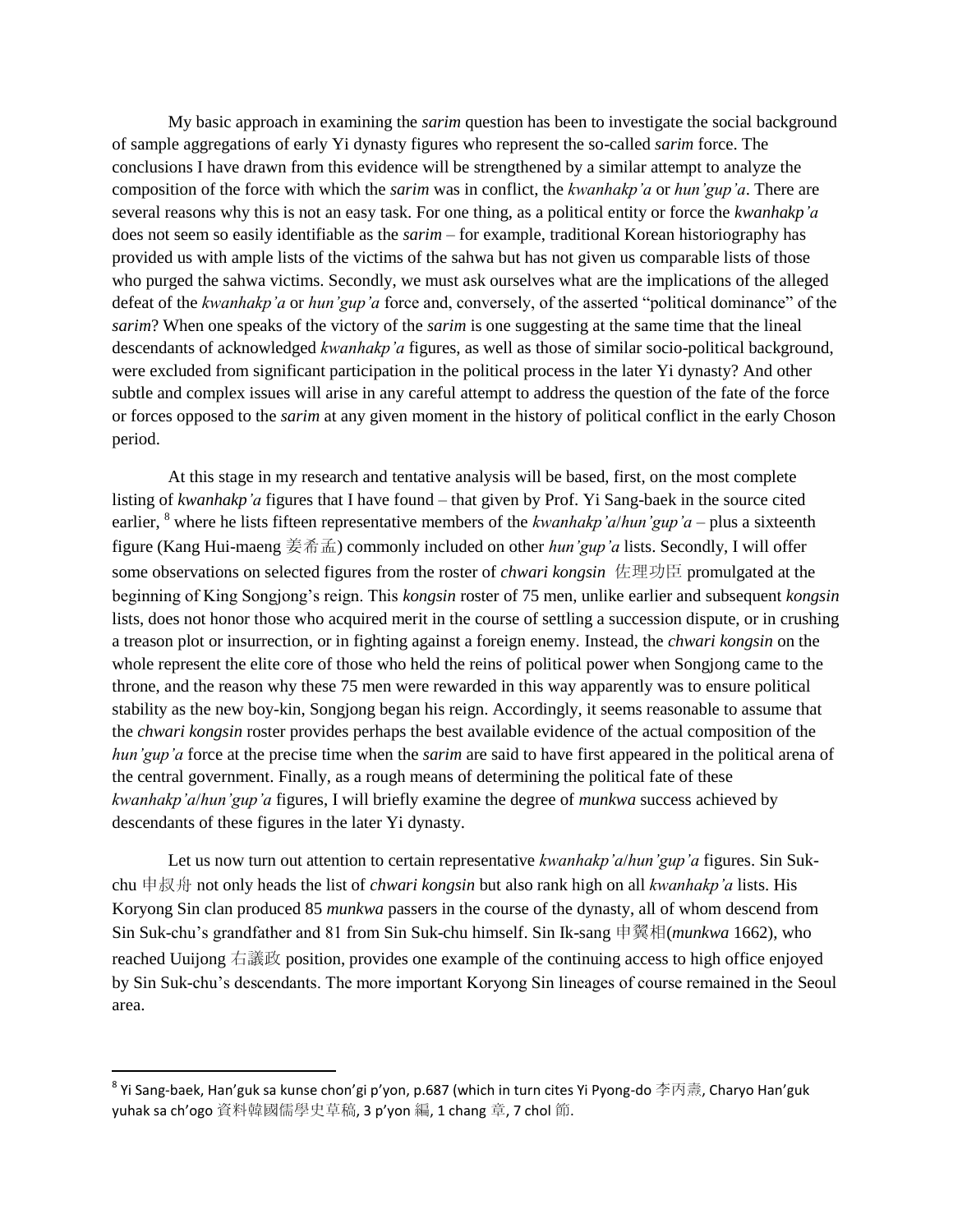So Ko-jong 徐居正 also is both a *chwari kongsin* and an acknowledged leading *kwanhakp'a* figure. While it is true that none of his own descendants passed the *munkwa* (his direct line appears to have ended after two more generations), at least 126 Taegu So *munkwa* passers are descended from his elder brother So Ko-gwang 徐居廣. These include the numerous important officials from this clan in the  $18<sup>th</sup>$  and  $19<sup>th</sup>$  centuries, who also lived preponderantly in Seoul.

Yi Sok-hyong 李石亨 too is usually named as a *kwanhakp'a* figure and also was included on the *chwari kongsin* roster. More than 100 Yonan Yi among his descendants passed the *munkwa* throughout the Yi dynasty, and almost all of them lived in Seoul.

Prof. Yi Sang-baek"s list of 15 *kwanhakp'a* men includes five Kwangji 廣州 Yi brothers (Yi Kuk-pae 李克培, Yi Kuk-chung 李克增, Yi Kuk-ton 李克敦, Yi Kuk-kyun 李克均, and Yi Kuk-kam 李克堪), the first three of whom also are chwari *kongsin*. More than 140 descendants of these five brothers were later successful in the *munkwa*, including a number of highly important scholar-officials, and Seoul remained a prime place of residence for these lineages.

The argument to be made in the case of Kang Hui-maeng 姜希孟 admittedly is less direct but nevertheless appears to be compelling. The number of his direct descendants who passed the *munkwa* is not large, but the most important political lineage among the Chinju Kang is comprised of the many other descendants of Kang Hui-maeng"s great-grandfather who formed one component of Choson"s political elite throughout the dynasty.

Unlike those just described, Kim Kuk-kwang 金國光 and his brother Kim Kyom-gwang 金謙光 are both *chwari kongsin* but are not identified as kwanghakp"a figure. One of Choson"s most distinguished and powerful scholarly and political lineages descends from Kim Chang-saeng 金長生 a fifth-generation descendant of Kim Kuk-kwang, and many other politically successful Kwangsan Kim also are descended from these two major chwari *kongsin*.

To be sure, I have presented above some of the more outstanding examples of continuity of political power in the hands of lineages descended from representative *kwanhakp'a*/*hun'gup'a* figures. Obviously a full exploration of modest conclusion can be drawn from the evidence I have presented 00 namely, that a particular individual"s inclusion among leading *kwanhakp'a*/*hun'gup'a* figures of the late 15<sup>th</sup> century in no way constituted an obstacle to his lineage descendants also securing a place in the core group of the political elite of the later Yi dynasty. This is turn suggests that it will be difficult to find substantial basis in historical fact for the view that the *hun'gup'a* or *kwanhakp'a* yielded political dominance in the middle Choson peiod to another, disparate force.

At the beginning of this presentation I promised to "offer, very tentatively, the beginnings of a different kind of analysis of the composition of the Yi dynasty ruling class." Briefly, the following is what I had in mind.

Two years ago a new and extremely valuable source material became available for research for the first time. I am referring to the 16<sup>th</sup> century Munhwa Yu-ssi sebo 文化柳氏世譜(Genealogy of the Munhwa Yu clan), which was republished by the Munhwa Yu clan headquarters in Seoul in July, 1979. This genealogy was compiled over a twenty year period during the reign of Myongjong and originally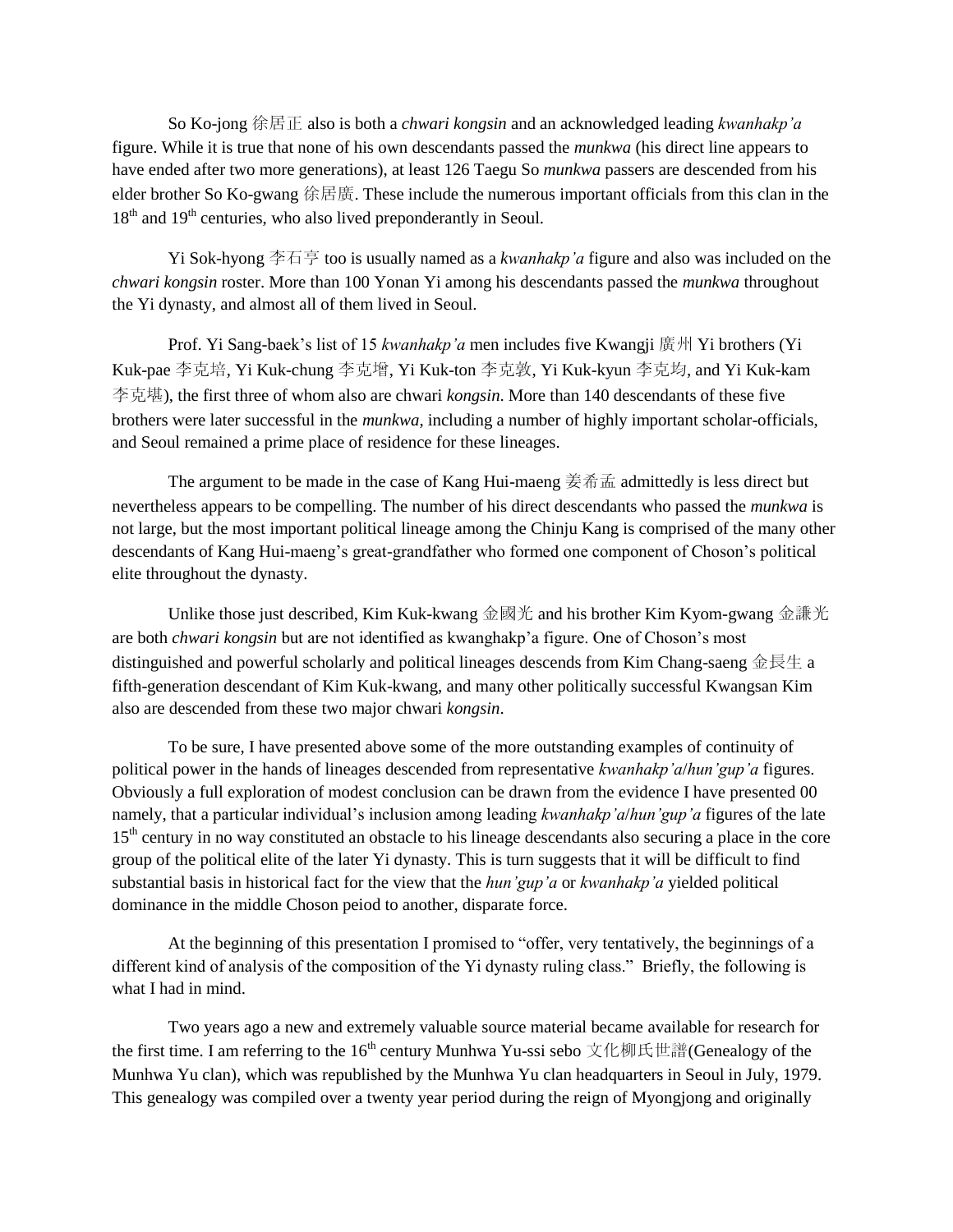was pulished in 1565. It is not a chokpo 族譜("clan genealogy") in the usual style of later Yi dynasty genealogies but rather may be called a multi-clan genealogy. That is, the purpose of its compiler was to include, of course, all male-line descendants of the first ancestor or founder of the Munhwa Yu clan, but also to include all female-line descendants as well. Accordingly, in the case of Munhwa Yu daughters, this genealogy attempts to record not only her sons and daughters but, in turn, all of their descendants down to the time the genealogy was compiled. Thus it is a kind of comprehensive genealogy, although to be sure limited to those who had direct or indirect marriage connections with the Munhwa Yu family.

In an effort to find out more about the actual individual members of the early Yi dynasty ruling class, I have tried to locate all successful *munkwa* candidates who appear in this work. The results of this research seem to me to be highly significant. And here would like to summarize my findings as they relate to some of the problems I have discussed above.

First let us look at the overall statistics. In the critical 75 year period during which the *sarim* are said to have emerged as a powerful force in the central government, fully 70% of all those who passed the *munkwa* can be found in this Munhwa Yu genealogy. The percentage is a little lower, 66%, for those who passed the regular triennial examinations, and it is a little higher, 74%, for those who passed the various kinds of special examinations. And it must be understood clearly that these statistics include only those candidates who appear as members of their own clan lineages or who appear as sons-in-law of other families, and in probably a majority of cases a particular candidate appears in both these capacities. In other words these percentages do not include those candidates who have less direct connections with the Munhwa Yu and their related families. For example, a candidate who does not appear himself may have an uncle, or a son, or a daughter, or other close kinsman who have marriage connections recorded in this genealogy.

I have already discussed above one aspect of the family background of the 28 men who passed Cho Kwang-jo"s *hyollyangkwa*. They also are a remarkable group when examined from the standpoint of inclusion in the 1565 Munhwa Yu genealogy, for 26 of the 28 are found there. It is equally remarkable that 7 of the 8 primary victims of the Purge of 1519 are in this genealogy, and with regard to the only exception, Kim Ku, among four of his father"s brothers who passed the *munkwa,* two are found in this genealogy. Finally, not long after the Purge of 1519 began, list of 35 supporters of Cho Kwang-jo was drawn up as a basis for expanding the scope of the purge beyond its initial rather hesitant limits. Among three 35 men, 30 are found in the 1565 Munhwa Yu genealogy.

Three facts suggest that, from near the beginning of the Yi dynasty, the ruling elite was a considerably more homogenous group then we historians of Korea have thought. Accordingly, it appears likely that more fruitful results will be obtained by trying to analyze the Yi ruling class as a unitary, ongoing entity than as one formed through the clash of two disparate forces.

Presented to:

Ninth International Academic Seminar:

Neo-Confucianism